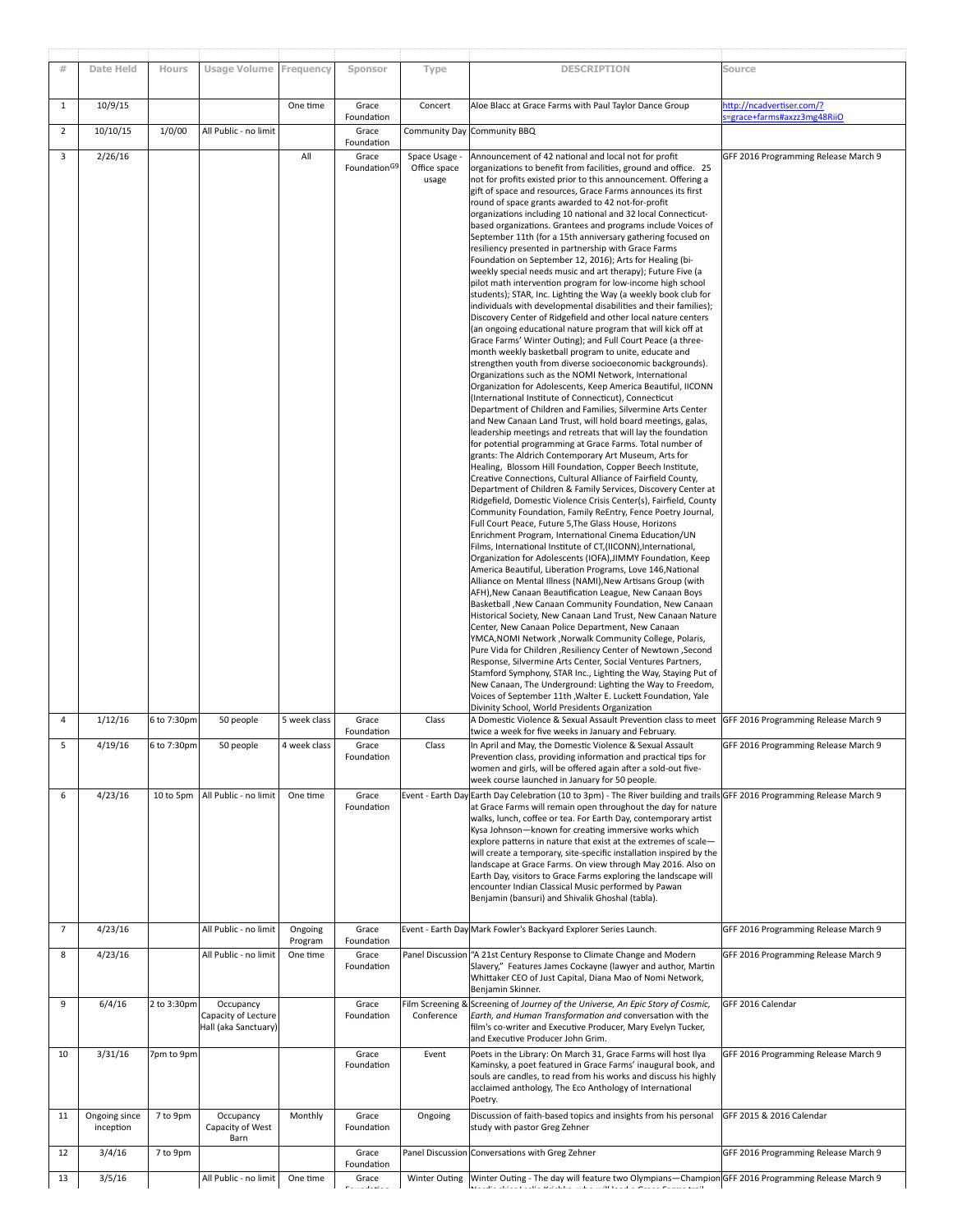|          |                            |                     |                                       |          | Foundation                                        |                                        | Nordic skier Leslie Krichko, who will lead a Grace Farms trail<br>tour and figure-skater Brooklee Han-who will discuss what it<br>takes to compete in the Olympics, and two-time World-<br>Champion snowboarder Adam Petraska will join Krichko and<br>Han for a special meet-and-greet.                                                                                                                                                                                                                                                                                                |                                                                                                          |
|----------|----------------------------|---------------------|---------------------------------------|----------|---------------------------------------------------|----------------------------------------|-----------------------------------------------------------------------------------------------------------------------------------------------------------------------------------------------------------------------------------------------------------------------------------------------------------------------------------------------------------------------------------------------------------------------------------------------------------------------------------------------------------------------------------------------------------------------------------------|----------------------------------------------------------------------------------------------------------|
| 14       | 3/5/16                     | 10 to 3 pm          | All Public - no limit                 | One time | Grace<br>Foundation                               | <b>Winter Outing</b>                   | Winter Outing -In addition to weekly open pick-up basketball<br>and volleyball games in the Court, Grace Farms offers winter<br>recreation sports that are free for the public, weather<br>permitting, including snowshoeing, cross-country skiing and<br>ice-skating. Tai Chi for adults 50 years and older will start in<br>March, and pickleball will begin in April.                                                                                                                                                                                                                | GFF 2016 Programming Release March 9                                                                     |
| 15       | 3/5/16                     | 11 to 3pm           |                                       |          | Grace<br>Foundation                               | <b>Winter Outing</b>                   | Winter Carnival -Snow Tubing, 11 a.m.-3 p.m., Paddock<br>2/Athletic Field<br>Slip and slide the afternoon away in a mini snow park on<br>grounds. Tubes provided; pending conditions                                                                                                                                                                                                                                                                                                                                                                                                    | GFF 2016 Programming Release March 9                                                                     |
| 16       | 3/5/16                     | 10 to 3pm           |                                       |          | Grace<br>Foundation                               | <b>Winter Outing</b>                   | Winter Carnival -Snow Igloo, 10 a.m.-3 p.m., Welcome Plaza<br>If it's a snowy day, help engineer a life-size igloo and learn the<br>properties of compacted snow. Did you<br>know that this natural material is used to insulate sturdy,<br>dome-shaped dwellings warmed by body heat?<br>Stick around for games and s'mores over a small fire.                                                                                                                                                                                                                                         | GFF 2016 Programming Release March 9                                                                     |
| 17       | 3/5/16                     | 11 to 3pm           |                                       |          | Grace<br>Foundation                               | <b>Winter Outing</b>                   | Winter Carnival - Snow Sculptures, 11 a.m.-3 p.m., Barbeque<br>Courtyard<br>Build snow sculptures and dress them up. Costumes and<br>accessories provided.                                                                                                                                                                                                                                                                                                                                                                                                                              | GFF 2016 Programming Release March 9                                                                     |
| 18       | 3/5/16                     | 2pm                 |                                       |          | Grace<br>Foundation                               | <b>Winter Outing</b>                   | Winter Carnival -School of Rock Music Performance, 2 p.m.,<br>Court<br>See a performance featuring live music by School of Rock New<br>Canaan.                                                                                                                                                                                                                                                                                                                                                                                                                                          | GFF 2016 Programming Release March 9                                                                     |
| 19       | 5/21/16                    | 6:30 to<br>11pm     | 200+ people                           |          | Grace<br>Foundation                               | Gala                                   | Awards Benefit for Silvermine Art Guild                                                                                                                                                                                                                                                                                                                                                                                                                                                                                                                                                 | New Canaan Advertiser - June 7, 2016 Art<br>Awards Benefit; Silvermine Art Center<br>Programming Release |
| 20       | 3/5/16                     | $2:30$ to<br>4:30pm |                                       |          | Grace<br>Foundation                               | Winter Outing                          | Winter Carnival -Family Matinee, 2:30-4:30 p.m., Lecture Hall<br>Take a popcorn break and watch Oscar-winning movie March of<br>the Penguins, that tells the story of a<br>penguin family's epic journey in Antarctica.                                                                                                                                                                                                                                                                                                                                                                 | GFF 2016 Programming Release March 9                                                                     |
| 21       | 5/26/16                    | 7:00 to<br>8:30pm   | Occupancy<br>Capacity of Library      |          | Grace<br>Foundation                               |                                        | Spring Book Club Discussion of H is for Hawk by Helen Macdonald                                                                                                                                                                                                                                                                                                                                                                                                                                                                                                                         | GFF 2016 Calendar                                                                                        |
| 22       | 6/10/16                    | 1/0/00              | 700 people                            |          | <b>Family ReEntry</b>                             | Gala                                   | Family ReEntry has announced that New York Times best selling<br>author Shaka Senghor will be the keynote speaker at its 19th<br>annual fundraising event on June 10 at Grace Farms.<br>The event, with an expected turnout of up to 700, will start at 6<br>p.m. and feature Senghor discussing Justice in America.<br>Tickets are \$200,                                                                                                                                                                                                                                              | New Canaan Advertiser - May 18, 2016 Family<br><b>ReEntry Event</b>                                      |
| 23       | 3/18/16                    | 6 to 8pm            | All Public - no limit                 |          | Grace<br>Foundation                               |                                        | Community Dinner - Children - \$6; Adults - \$10 (when<br>purchased online)                                                                                                                                                                                                                                                                                                                                                                                                                                                                                                             | GFF 2016 Programming Release March 9                                                                     |
| 24       | 5/28/16                    |                     | All Public - no limit                 |          | Grace<br>Foundation                               |                                        | Community Day Memorial Day BBQ                                                                                                                                                                                                                                                                                                                                                                                                                                                                                                                                                          |                                                                                                          |
| 25       | 6/16/16                    | 7:00 to<br>8:30pm   | Occupancy<br>Capacity of Library      |          | Grace<br>Foundation                               |                                        | Spring Book Club Discussion of Zero K by Don DeLillo                                                                                                                                                                                                                                                                                                                                                                                                                                                                                                                                    | GFF 2016 Calendar                                                                                        |
| 26       | 3/18/16                    | 7:30 to<br>8:30pm   | All Public - no limit                 |          | Grace<br>Foundation                               |                                        | Conversation with Walter Luckett, Jr.                                                                                                                                                                                                                                                                                                                                                                                                                                                                                                                                                   |                                                                                                          |
| 27       | 6/28/16                    | 7pm to<br>8:30pm    | 300 People                            |          | Grace<br>Foundation                               | Conference (1<br>day)                  | Forum in association with New Canaan Domestic Violence<br>Partnership regarding Campus Safety -- Challenging the New<br>Reality                                                                                                                                                                                                                                                                                                                                                                                                                                                         |                                                                                                          |
| 28       | 7/15/16                    | 6 to 8pm            | All Public - no limit                 |          | Grace<br>Foundation                               |                                        | Community Dinner - Children - \$6; Adults - \$10 (when<br>purchased online); Performance by Rob Fried & Hot Sauce                                                                                                                                                                                                                                                                                                                                                                                                                                                                       | GFF 2016 Programming Release March 9                                                                     |
| 29       | 7/15/16                    | 7:30 to<br>8:30pm   | Occupancy<br>Capacity of West<br>Barn |          | Grace<br>Foundation                               |                                        | After July Community Dinner, conversation with Mark Fowler,<br>Grace Farms Nature & Wildlife Ambassador                                                                                                                                                                                                                                                                                                                                                                                                                                                                                 | GFF 2016 Calendar                                                                                        |
| 30       | 7/30/16                    | 3 to 4:30pm         | Occupancy<br>Capacity of<br>Sanctuary | Periodic | Grace<br>Foundation                               | Concert &<br>Conference<br>(multi-day) | Practicing Series -- Focus on "awe" featuring Gallim Dance, the<br>music of Cindertalk, and soloists Nola Richardson and Daniel<br>Moody of the Yale Voxtet, the premier vocal ensemble of Yale<br>Institute of Sacred Music.                                                                                                                                                                                                                                                                                                                                                           | GFF 2016 Calendar                                                                                        |
| 31       | 8/25/16                    | 7:00 to<br>8:30pm   | Occupancy<br>Capacity of Library      |          | Grace<br>Foundation                               | Summer Book<br>Club                    | Discussion of Americanah by Chimamanda Ngozi Adichie                                                                                                                                                                                                                                                                                                                                                                                                                                                                                                                                    | GFF 2016 Calendar                                                                                        |
| 32       | 9/12/16                    | 9am to 1pm          | Occupancy<br>Capacity of<br>Sanctuary |          | Grace<br>Foundation                               | Conference (1<br>day)                  | Partnering with Voices of September 11th; conference focused<br>on remembrance, renewal, and resilience.                                                                                                                                                                                                                                                                                                                                                                                                                                                                                | GFF 2016 Calendar; Voices of Sept. 11<br>Calendar                                                        |
| 33       | 9/23/16                    | 8 to 9pm            | Occupancy<br>Capacity of<br>Sanctuary |          | Grace<br>Foundation                               | Concert &<br>Conference                | Bridges, Stamford Symphony at Grace Farms. The program,<br>pairing classical and contemporary music, will feature<br>Grammy®-winning contemporary music composer, Joan Tower.<br>The audience will have the unique opportunity to hear Ms.<br>Tower address her work prior to and during the performance.<br>Stamford Symphony's Piano Trio is comprised of pianist, Molly<br>Morkoski; cellist, Caroline Stinson; and violinist, Erica<br>Kiesewetter. The program will include Ms. Tower's For Daniel<br>and Beethoven's Piano Trio in B-flat Op. 97, Archduke. \$35<br>ticket price. | GFF 2016 Calendar                                                                                        |
| 34       | Weekly                     |                     |                                       | Weekly   | Grace<br>Foundation                               | Movies                                 | On Saturdays, Open Art Studio for Kids at Grace Farms offers<br>children the opportunity to learn arts and crafts, followed by<br>free Saturday Family Matinee movies for families to enjoy<br>together in a unique and inspiring setting.                                                                                                                                                                                                                                                                                                                                              | GFF 2016 Programming Release March 9                                                                     |
| 35       | Ongoing since<br>inception | 7:30 to<br>8:30pm   | Occupancy<br>Capacity of Library      | Monthly  | Grace<br>Foundation                               | <b>Book Club</b>                       |                                                                                                                                                                                                                                                                                                                                                                                                                                                                                                                                                                                         | GFF 2015 & 2016 Calendar                                                                                 |
| 36       | 4/28/16                    | 7:00 to<br>8:30pm   | Occupancy<br>Capacity of Library      |          | Grace<br>Foundation                               |                                        | Spring Book Club Discussion of Between the World Me by Ta-Nehisi Coates                                                                                                                                                                                                                                                                                                                                                                                                                                                                                                                 | GFF 2016 Calendar                                                                                        |
| 37<br>38 | 5/14/16<br>5/20/16         | 8:30am to<br>7pm    | 200+ people                           |          | Grace<br>Foundation<br>Grace<br><b>Foundation</b> | Conference (1<br>day)                  | NC Historical Society's biennial modern house tour &<br>symposium; 2 levels of admission (\$275 level and \$500 level)<br>Community Dinner; after dinner lecture re. "architecture on the                                                                                                                                                                                                                                                                                                                                                                                               | NC Historical Society Events Calendar                                                                    |
|          |                            |                     |                                       |          |                                                   |                                        |                                                                                                                                                                                                                                                                                                                                                                                                                                                                                                                                                                                         |                                                                                                          |
|          |                            |                     |                                       |          |                                                   |                                        | الممتنما                                                                                                                                                                                                                                                                                                                                                                                                                                                                                                                                                                                |                                                                                                          |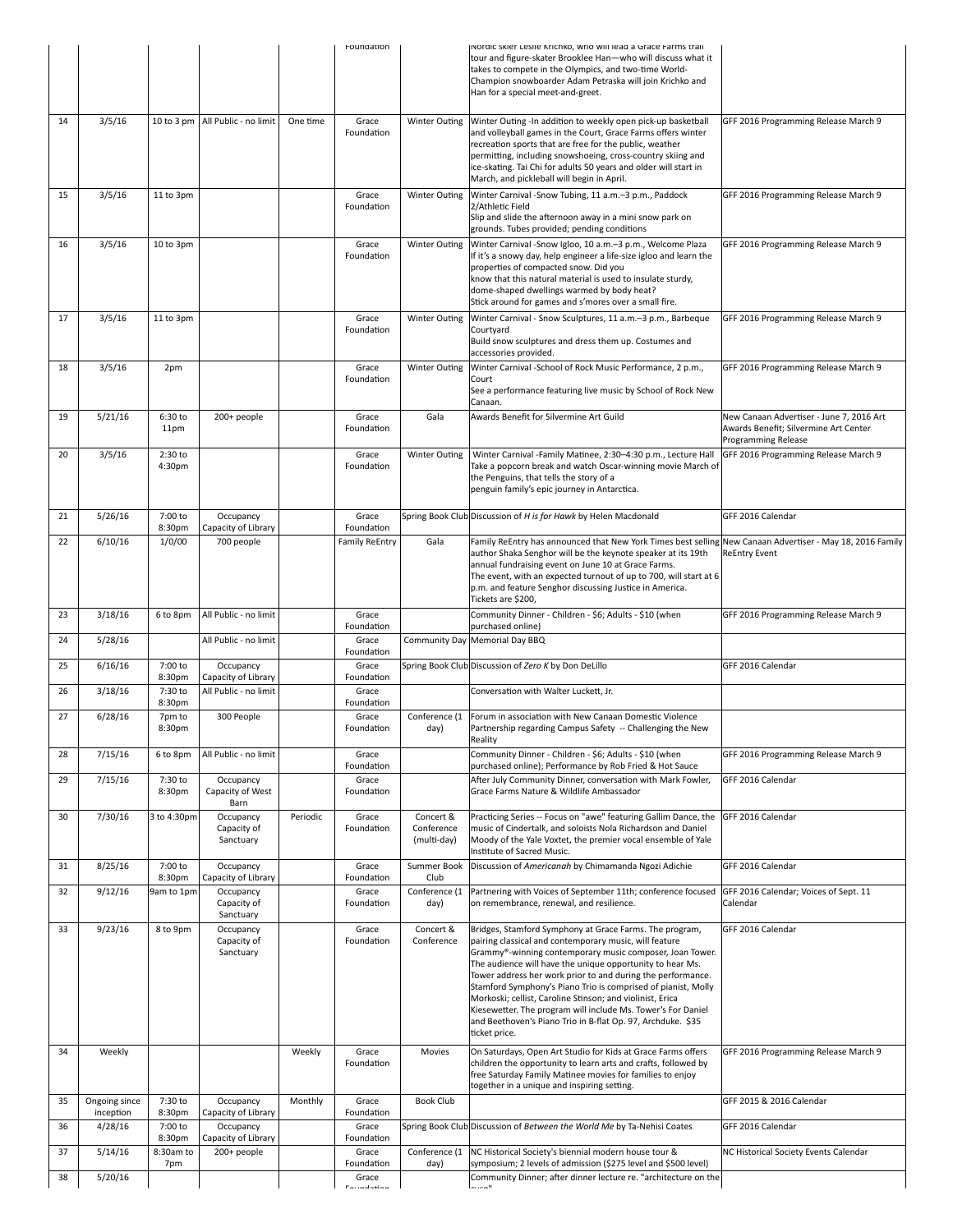|    |                                     |                                        |                                                   |                   | roundation                   |                       | cusp                                                                                                                                                                                                                                                                                                                                                                                                                                                                                                                                                                                                                                                                                                       |                                               |
|----|-------------------------------------|----------------------------------------|---------------------------------------------------|-------------------|------------------------------|-----------------------|------------------------------------------------------------------------------------------------------------------------------------------------------------------------------------------------------------------------------------------------------------------------------------------------------------------------------------------------------------------------------------------------------------------------------------------------------------------------------------------------------------------------------------------------------------------------------------------------------------------------------------------------------------------------------------------------------------|-----------------------------------------------|
| 39 | 11/14/15                            | 6 to 10pm                              |                                                   |                   | Grace<br>Foundation          | Gala & Concert        | Benefit for NC Mounted Troop, including silent auction and<br>performance by seven-time Grammy award-winner Paul<br>Winter.                                                                                                                                                                                                                                                                                                                                                                                                                                                                                                                                                                                | GFF 2015 Calendar                             |
| 40 | 4/30/16                             | Evening                                | 200+ people                                       |                   | Grace<br>Foundation          | Gala                  | Gala and benefit performance for Creative Connections                                                                                                                                                                                                                                                                                                                                                                                                                                                                                                                                                                                                                                                      | Creative Connections blog, May 3, 2016        |
| 41 | 11/21/15                            | 12 to<br>4:30pm                        | 24 people                                         |                   | Grace<br>Foundation          | <b>Guided Tour</b>    | A one-day architectural study tour of Philip Johnson's Glass<br>House and the SANAA designed River Building                                                                                                                                                                                                                                                                                                                                                                                                                                                                                                                                                                                                | GFF 2015 Calendar                             |
| 42 | 5/6/16                              | 7 to 9pm                               |                                                   |                   | Grace<br>Foundation          | Panel Discussion      | Conversations with Greg Zehner                                                                                                                                                                                                                                                                                                                                                                                                                                                                                                                                                                                                                                                                             | GFF 2016 Programming Release March 9          |
| 43 | 6/4/16                              | 10 to 3pm                              |                                                   |                   | Grace<br>Foundation          | <b>Guided Tour</b>    | A one-day architectural study tour of Philip Johnson's Glass<br>House and the SANAA designed River Building; \$200 ticket fee                                                                                                                                                                                                                                                                                                                                                                                                                                                                                                                                                                              | Glass House website                           |
| 44 | Ongoing since<br>inception          | 6 to 8pm                               | Occupancy<br>Capacity of<br>Commons<br>Restaurant | Monthly           | Grace<br>Foundation          | Community<br>Outing   | Community Dinner - Children - \$6; Adults - \$10 (when<br>purchased online)                                                                                                                                                                                                                                                                                                                                                                                                                                                                                                                                                                                                                                | GFF 2015 & 2016 Calendar                      |
| 45 | Ongoing since<br>inception          | 10 to 12pm                             | 16 to 45 people                                   | Monthly           | Grace<br>Foundation          | <b>Guided Tour</b>    | On select Wednesdays once a month, Grace Farms welcomes<br>groups-between 16 and 45 participants-by appointment for<br>guided tours of the River. Visitors will have the chance to<br>explore the grounds, dine in the Commons, sip tea in the<br>Pavilion, and shop for souvenirs in the West Barn when the<br>program concludes. \$22.50 participation fee.                                                                                                                                                                                                                                                                                                                                              | GFF 2015 & 2016 Calendar                      |
| 46 | Week of<br>November 30th            | noon to<br>4pm                         | Occupancy<br>Capacity of West<br>Barn             | Daily             | Grace<br>Foundation          | Community<br>Event    | Create holiday mailbox garlands with Pura Vida and area high<br>school students                                                                                                                                                                                                                                                                                                                                                                                                                                                                                                                                                                                                                            | GFF 2015 Calendar                             |
| 47 | Week of October<br>11, 2016         | $2:15$ to<br>3:45pm and<br>5:30 to 7pm | 18 people                                         | Daily             | Grace<br>Foundation          | <b>Guided Tour</b>    | Exploration of Grace Farms' diverse natural habitat types. \$25<br>ticket price                                                                                                                                                                                                                                                                                                                                                                                                                                                                                                                                                                                                                            | GFF 2016 Calendar                             |
| 48 | weekly                              | 1030 to<br>2:30 <sub>pm</sub>          |                                                   | Weekly            | Grace<br>Foundation          | Ongoing               | Open Art Studio for Kids - Ongoing programming every<br>Saturday (\$5)                                                                                                                                                                                                                                                                                                                                                                                                                                                                                                                                                                                                                                     | GFF 2016 Programming Release March 9          |
| 49 | 1/16/2016 and<br>1/30/2016          | 1 to 3pm                               | Occupancy<br>Capacity of Library                  |                   | Grace<br>Foundation          | <b>Book Reading</b>   | Public readings of Dr. Martin Luther King, Jr.'s Letter from<br>Birmingham Jail                                                                                                                                                                                                                                                                                                                                                                                                                                                                                                                                                                                                                            | GFF 2016 Calendar                             |
| 50 | Weekly                              | 2:30 to<br>4:30pm                      |                                                   | Every<br>Saturday | Grace<br>Foundation          | Ongoing               | Saturday Family Matinee                                                                                                                                                                                                                                                                                                                                                                                                                                                                                                                                                                                                                                                                                    | GFF 2016 Programming Release March 9          |
| 51 | 12/26/15                            | noon to<br>3:30 <sub>pm</sub>          | Occupancy<br>Capacity of Library                  |                   | Grace<br>Foundation          | <b>Book Reading</b>   | Readings of Charles Dickens' classic, A Christmas Carol                                                                                                                                                                                                                                                                                                                                                                                                                                                                                                                                                                                                                                                    | GFF 2015 Calendar                             |
| 52 | $11/5$ to<br>11/6/2016              | 8:30 am to<br>6:30pm                   | 800 conference<br>attendees                       |                   | Grace<br>Foundation          | Conference (2<br>day) | Grace Farms Foundation today announced that<br>it will inaugurate its Justice Initiative by organizing a two-day<br>workshop to create synergies across the private<br>and public sector and to activate community groups to develop<br>comprehensive long-term strategies and partnerships<br>to combat child sex trafficking and gender-based violence.<br>Convening on November 5 and 6, 2015 from<br>8:30 am to 6:30 pm, the workshop will address the three key<br>areas of the Foundation's Justice Initiative to create<br>a multi-disciplinary model focused on disrupting and<br>eradicating child exploitation: awareness and prevention,<br>investigation and prosecution, and victim services. | Grace Farms Justice Initiative Launch Release |
| 53 | 2/13/16                             | 1 to 2pm                               | Occupancy<br>Capacity of Library                  |                   | Grace<br>Foundation          |                       | Poetry Reading Readings of various sonnets                                                                                                                                                                                                                                                                                                                                                                                                                                                                                                                                                                                                                                                                 | GFF 2016 Calendar                             |
| 54 | All winter                          |                                        | All Public - no limit                             |                   | Grace<br>Foundation          | All Winter            | Snowshoeing - SNOWSHOEING<br>Tuesday-Sunday: opening-dusk   Free (rentals available)<br>Rentals: Children - free; Adults - \$5. Poles are also available.                                                                                                                                                                                                                                                                                                                                                                                                                                                                                                                                                  | GFF 2016 Programming Release March 9          |
| 55 | 3/31/16                             | 6:30 to 8pm                            | Occupancy<br>Capacity of Library                  |                   | Grace<br>Foundation          |                       | Poetry Reading Readings by award-winning poet Ilya Kaminsky                                                                                                                                                                                                                                                                                                                                                                                                                                                                                                                                                                                                                                                | GFF 2016 Calendar                             |
| 56 | All Winter                          |                                        | All Public - no limit                             |                   | Grace<br>Foundation          | All Winter            | <b>ICE SKATING</b><br>Thursday-Friday: 3-5 pm; Saturday-Sunday: 11 am-5 pm   Free<br>(bring your own skates)<br>Note: Children under 6 yrs old must be accompanied by an<br>adult                                                                                                                                                                                                                                                                                                                                                                                                                                                                                                                          | GFF 2016 Programming Release March 9          |
| 57 | 12/24/15                            | 3 to 5pm                               | Occupancy<br>Capacity of<br>Sanctuary             |                   | Grace<br>Community<br>Church |                       | Religious Service Social & Christmas Eve Service                                                                                                                                                                                                                                                                                                                                                                                                                                                                                                                                                                                                                                                           | GFF 2015 Calendar                             |
| 58 | 4/1/16                              | 7 to 9pm                               |                                                   |                   | Grace<br>Foundation          |                       | Panel Discussion Conversations with Greg Zehner                                                                                                                                                                                                                                                                                                                                                                                                                                                                                                                                                                                                                                                            | GFF 2016 Programming Release March 9          |
| 59 | All Winter                          |                                        | All Public - no limit                             |                   | Grace<br>Foundation          | All Winter            | <b>CROSS-COUNTRY SKIING</b><br>Tuesday-Sunday: opening-dusk   Free (bring your own skis)                                                                                                                                                                                                                                                                                                                                                                                                                                                                                                                                                                                                                   | GFF 2016 Programming Release March 9          |
| 60 | 12/6/15                             | 10:45pm to<br>noon                     | Occupancy<br>Capacity of<br>Commons<br>Restaurant |                   | Grace<br>Community<br>Church | Community<br>Event    | Make holiday tree ornaments                                                                                                                                                                                                                                                                                                                                                                                                                                                                                                                                                                                                                                                                                | GFF 2015 Calendar                             |
| 61 | 4/15/16                             | 6 to 8pm                               |                                                   |                   | Grace<br>Foundation          |                       | Community Dinner Children - \$6; Adults - \$10 (when purchased<br>online)                                                                                                                                                                                                                                                                                                                                                                                                                                                                                                                                                                                                                                  |                                               |
| 62 | April 26, May 3,<br>10 & 17th       | 4:30pm to<br>6:30pm                    | Occupancy<br>Capacity of<br>Commons<br>Restaurant | Weekly            | Grace<br>Foundation          | Class                 | Cooking Classes - Junior Chefs 101 -- Culinary basics in the<br>kitchen; \$200 for the series                                                                                                                                                                                                                                                                                                                                                                                                                                                                                                                                                                                                              | GFF 2016 Programming Release March 9          |
| 63 | 4/15/16                             | 7:00 to<br>9:30pm                      | All Public - no limit                             |                   | Grace<br>Foundation          | Film Premiere         | On April 15, award-winning filmmakers Lee Isaac Chung and<br>Samuel Gray Anderson will present their film<br>Munyurangabo, The filmmakers will also premiere a new film I<br>Have Seen My Last Born in a matinee screening the following<br>day. Both screenings will include discussions with the<br>filmmakers.                                                                                                                                                                                                                                                                                                                                                                                          | GFF 2016 Programming Release March 9          |
| 64 | Weeks of<br>December 13<br>and 21st | 1 to 2pm                               | Occupancy<br>Capacity of<br>Sanctuary             | Daily             | Grace<br>Foundation          | Concert               | Live improvisational arrangements of Christmas carols,<br>performed by pianists Lisa Lynne Kirkpatrick and Karen<br>Nisenson                                                                                                                                                                                                                                                                                                                                                                                                                                                                                                                                                                               | GFF 2015 Calendar                             |
|    |                                     |                                        |                                                   |                   |                              |                       |                                                                                                                                                                                                                                                                                                                                                                                                                                                                                                                                                                                                                                                                                                            |                                               |
| 65 | 12/18/15                            | 7:30 to 8pm                            | Occupancy<br>Capacity of West<br>Barn             | Daily             | Grace<br>Foundation          | Community<br>Event    | After December Community Dinner conversation with resettled GFF 2015 Calendar<br>refugees and discussion of the work being done by The<br>International Institute of Connecticut (IICONN)                                                                                                                                                                                                                                                                                                                                                                                                                                                                                                                  | GFF 2016 Programming Release March 9          |